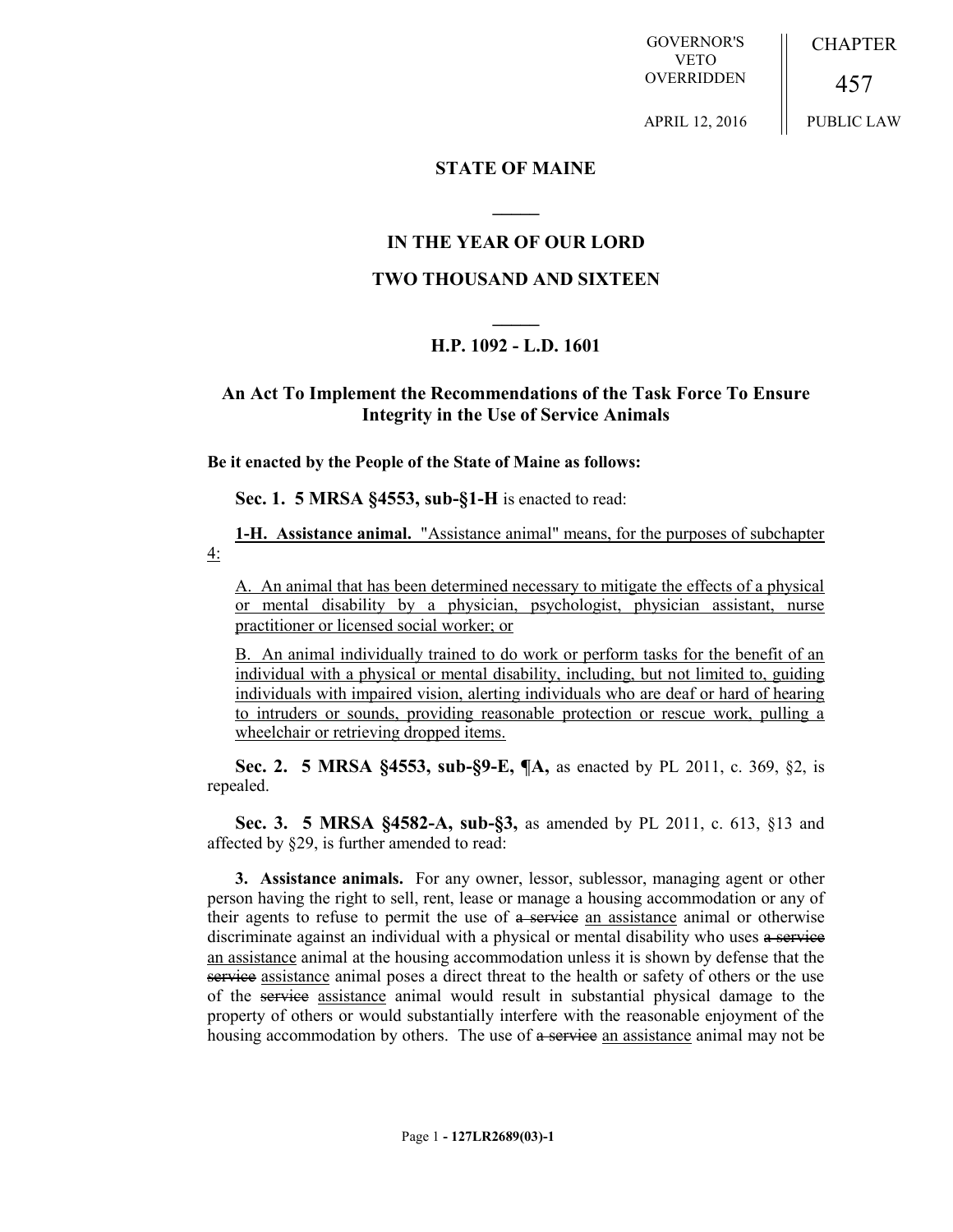conditioned on the payment of a fee or security deposit, although the individual with a physical or mental disability is liable for any damage done to the premises or facilities by such a service an assistance animal.

**Sec. 4. 5 MRSA §4592, sub-§8,** as enacted by PL 2007, c. 664, §7, is amended to read:

**8. Service animals.** For any public accommodation or any person who is the owner, lessor, lessee, proprietor, operator, manager, superintendent, agent or employee of any place of public accommodation to refuse to permit the use of a service animal or otherwise discriminate against an individual with a physical or mental disability who uses a service animal at the public accommodation unless it is shown by defense that the service animal poses a direct threat to the health or safety of others or the use of the service animal would result in substantial physical damage to the property of others or would substantially interfere with the reasonable enjoyment of the public accommodation by others. The use of a service animal may not be conditioned on the payment of a fee or security deposit, although the individual with a physical or mental disability is liable for any damage done to the premises or facilities by such a service animal. This subsection does not apply to an assistance animal as defined in section 4553, subsection 1-H unless the assistance animal also qualifies as a service animal.

**Sec. 5. 7 MRSA §3907, sub-§24-A,** as amended by PL 2011, c. 369, §3, is further amended to read:

**24-A. Service dog.** "Service dog" means a dog that meets the definition of "service animal" set forth in Title 5, section 4553, subsection  $9-E$ , paragraph A or B or "assistance" animal" set forth in Title 5, section 4553, subsection 1-H.

**Sec. 6. 7 MRSA §3961-A,** as amended by PL 2011, c. 369, §4, is further amended to read:

### **§3961-A. Attack on service animal or assistance animal**

A person who owns or keeps a dog that attacks, injures or kills a service animal or assistance animal while the service animal or assistance animal is in discharge of its duties commits a civil violation for which a forfeiture of not more than \$1,000 may be adjudged.

When a person is adjudicated of a violation of this section, the court shall order the person to make restitution to the owner of the service animal or assistance animal for any veterinary bills and necessary retraining costs or replacement costs of the service animal or assistance animal if it is disabled or killed.

For the purposes of this section, "service animal" has the same meaning as set forth in Title 5, section 4553, subsection 9-E, paragraph A or B. For the purposes of this section, "assistance animal" has the same meaning as set forth in Title 5, section 4553, subsection 1-H.